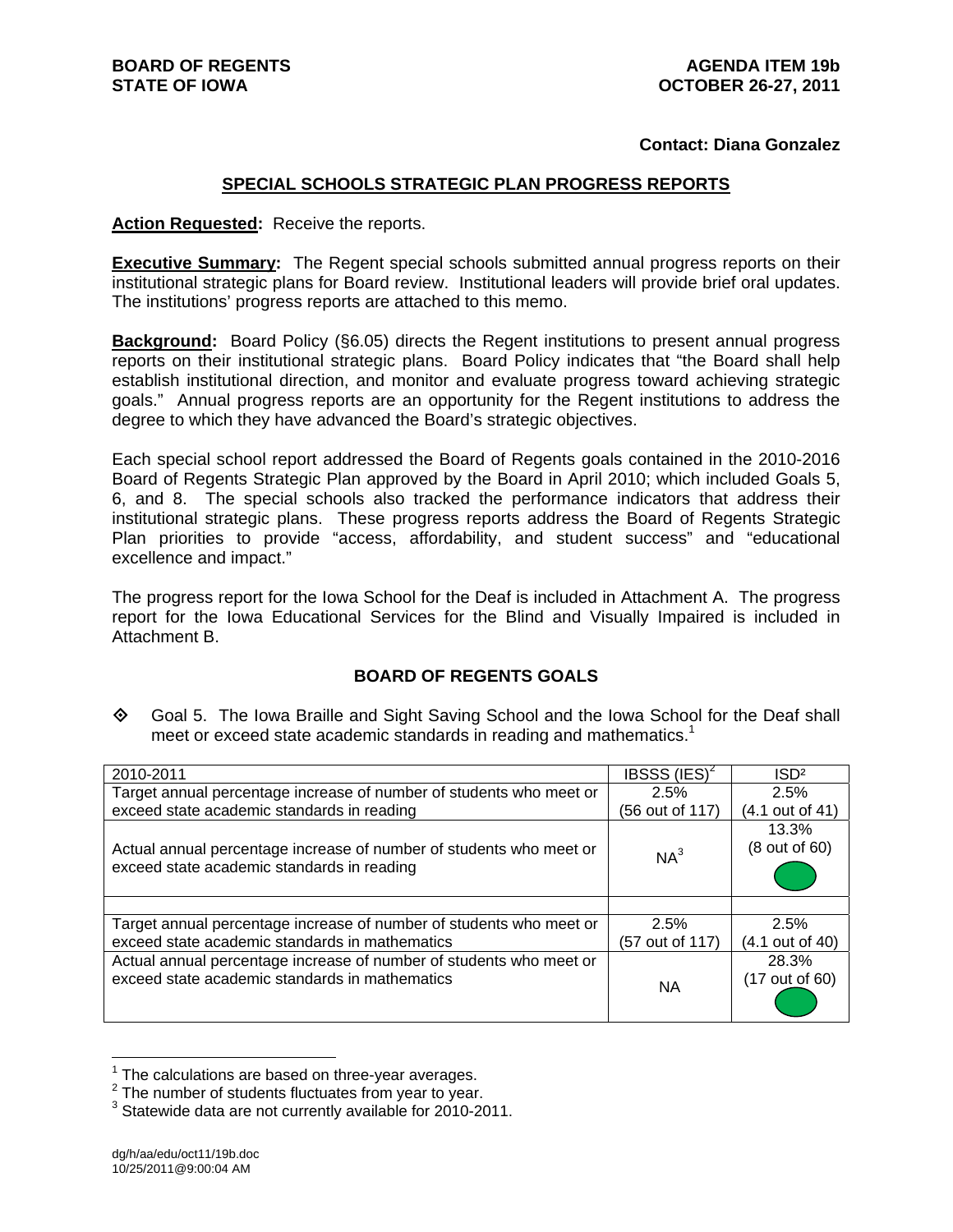## **BOARD OF REGENTS**<br>STATE OF IOWA **AGENDA ITEM 19b STATE OF IOWA**

 Goal 6. Iowa's public universities and special schools will demonstrate that their student outcomes assessment programs help students achieve identified learning goals.

| 2010-2011 - IOWA BRAILLE AND SIGHT SAVING SCHOOL                                                     | <b>Progress</b> |
|------------------------------------------------------------------------------------------------------|-----------------|
| Has a student outcomes assessment plan been developed for IBSSS? Describe the                        |                 |
| participative process that was used to develop the plan.                                             |                 |
| Student outcomes assessment plans are at varying stages of development and                           |                 |
| implementation in five areas - early childhood, transition, expanded core curriculum, Braille,       |                 |
| and achievement in literacy and mathematics. Faculty and other leadership personnel have             |                 |
| been engaged in the development of each plan and in the collection of baseline data to               |                 |
| establish targets.                                                                                   |                 |
|                                                                                                      |                 |
| Have targets been established for collecting and using assessment results. Describe                  |                 |
| the targets and the process for collecting and using assessment results.                             |                 |
| Plans for each focus area include purpose; goal; accountability measure; target; data                |                 |
| collection and organization; data decision-making; and action plan. All plans are developed          |                 |
|                                                                                                      |                 |
| at least to the level of collecting and analyzing baseline data to establish targets. A              |                 |
| procedure is in place for the collection of information for those areas where baseline data          |                 |
| are not yet collected. Targets have been established for transition and achievement in               |                 |
| literacy and mathematics. Data are gathered for Braille with targets to be established. Data         |                 |
| are being gathered for early childhood and expanded core curriculum.                                 |                 |
|                                                                                                      |                 |
| Describe the ongoing student outcomes assessments included in the plan.                              |                 |
| Student assessment varies with each focus area.                                                      |                 |
| $\diamondsuit$ Student assessment in the areas of literacy and mathematics is the lowa Test of Basic |                 |
| Skills, Iowa Test of Educational Development, or Iowa Alternative Assessment.                        |                 |
| National percentile rank scores are used with proficiency levels established by the lowa             |                 |
| Department of Education. Students are assessed at grades 3-8 and 11 in literacy and                  |                 |
| mathematics and grades 5, 8, and 11 for science.                                                     |                 |
| $\diamondsuit$ For Braille, the Assessment of Braille Literacy Skills (ABLS) assesses students for   |                 |
| functional literacy, emergent literacy, and academic literacy. An annual assessment of               |                 |
| all students receiving Braille instruction is reported.                                              |                 |
| $\diamondsuit$ The Early Childhood Outcomes (ECO) is used for early childhood with scores            |                 |
|                                                                                                      |                 |
| measuring social-emotional skills, acquisition and use of knowledge and skills, and                  |                 |
| appropriate behavior. Scores are reported on an annual basis.                                        |                 |
| $\diamondsuit$ For the area of the expanded core curriculum, progress toward greater independent is  |                 |
| measured by outcomes on Individual Education Program (IEP) goals.                                    |                 |
| In the area of transition, a document review process is used to ensure effective<br>◈                |                 |
| transition plans are in place to meet the 13 elements of the State requirement.                      |                 |
|                                                                                                      |                 |
| Has the student outcomes assessment plan been implemented and communicated                           |                 |
| throughout the campus?                                                                               |                 |
| The establishment and communication of the five priority areas has been communicated to              |                 |
| all faculty and staff through professional development activities at the beginning of the            |                 |
| school year. Information and data, when available, were shared with faculty on each of the           |                 |
| priority areas. Action plans are under development; the plans will articulate additional             |                 |
| actions to be taken by the faculty to advance achievement toward the targets.<br>The .               |                 |
| implementation of the plans is a fluid process; initial implementation of actions in each of the     |                 |
| priority areas has occurred and more specific actions will follow.                                   |                 |
|                                                                                                      |                 |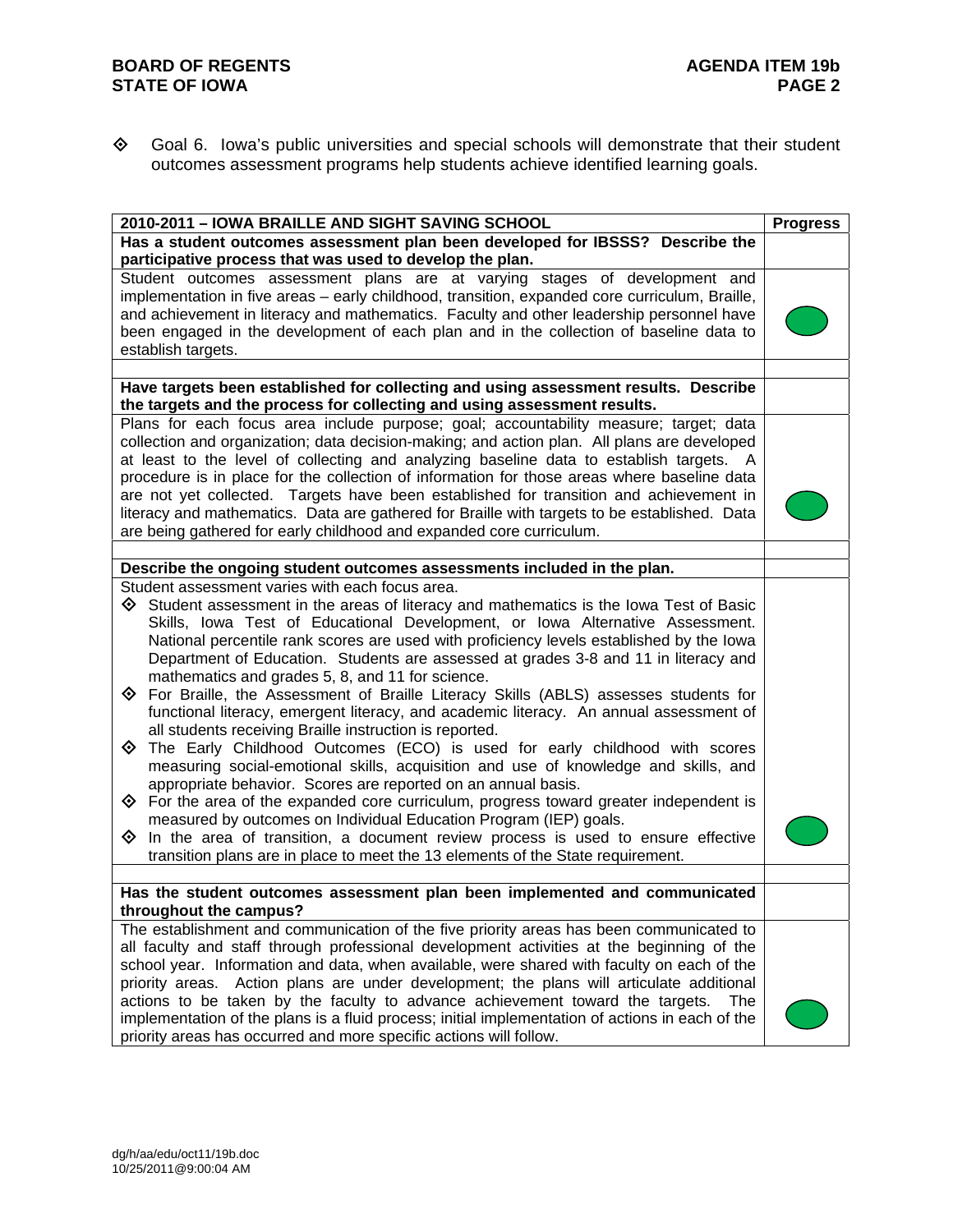| 2010-2011 - IOWA SCHOOL FOR THE DEAF                                                                 | <b>Progress</b> |
|------------------------------------------------------------------------------------------------------|-----------------|
| Has a student outcomes assessment plan been developed for ISD? Describe the                          |                 |
| participate process that was used to develop the plan.                                               |                 |
| ISD has an assessment plan that was developed by faculty and school administration                   |                 |
| (principals and superintendent). Outcomes assessments of student achievement and                     |                 |
| progress trends, as well as Individualized Education Program (IEP) progress for each                 |                 |
| student, are included. Parents are also involved annually for the IEP development and                |                 |
| review of outcomes. Currently, the School Improvement Team is collaborating with Green               |                 |
| Hills AEA consultants and the entire ISD faculty to improve the plan.                                |                 |
| Have targets been established for collecting and using assessment results. Describe                  |                 |
| the targets and the process for collecting and using assessment results.                             |                 |
| Annual assessment collection targets for ISD students include Northwest Evaluation                   |                 |
| Association Measures of Academic progress twice annually for each student for whom it is             |                 |
| appropriate from grades 2-12 (October and March); lowa Test of Basic Skills or lowa Test of          |                 |
| Educational Development once annually for all students for whom it is appropriate from               |                 |
| grades 3-12 (January); Measures of Academic Progress once annually for preschool                     |                 |
| through 1 <sup>st</sup> grade; lowa Alternate Assessment (in lieu of ITBS/ITED) once annually for    |                 |
|                                                                                                      |                 |
| students for whom it is appropriate in grades 3, 5, 8, and 11; specific speech/language tests        |                 |
| for an overall triennial evaluation (under the Individuals with Disabilities Education Act) such     |                 |
| as the Peabody Picture Vocabulary Test for preschool through grade 1 and high school                 |                 |
| assessments in grades 9-12; other appropriate evaluations such as the Woodcock-Johnson               |                 |
| assessment of educational progress for Triennial IDEA evaluations; Accelerated Reader                |                 |
| and Accelerated Math tests weekly for grades 3-8; the Scholastic Reading Inventory (SRI)             |                 |
| once annually for grades 9-12; the ACT as arranged for students for whom it is appropriate           |                 |
| in grades 9-12; the COMPASS as arranged for students for whom it is appropriate in grades            |                 |
| 9-12 (for community college admission); and teacher made tests for content understanding             |                 |
| daily or weekly for all grades. The data are used to determine progress and identify areas           |                 |
| that need extra support of adjustments to instruction, for example, vocabulary or                    |                 |
| mathematics story problems. All results are used for IEP team planning and course of study           |                 |
| planning for all grades.                                                                             |                 |
|                                                                                                      |                 |
| Describe the ongoing student outcomes assessments included in the plan.                              |                 |
| ISD's plan uses these ongoing assessments - Accelerated Reader and Accelerated Math                  |                 |
| tests weekly for grades 3-8; Accelerated Reader and ALEKS (Assessment and Learning in                |                 |
| Knowledge Spaces for mathematics) weekly for grades 9-12; and teacher made tests for                 |                 |
| content understanding daily or weekly for all grades. AR, AM, and ALEKS are all                      |                 |
| computerized assessment formats and students are able to test via computer with                      |                 |
| immediate feedback about areas they need to address with their teachers.                             |                 |
|                                                                                                      |                 |
| Has the student outcomes assessment plan been implemented and communicated<br>throughout the campus? |                 |
| The student outcomes assessment plan has been implemented and communicated with all                  |                 |
| faculty, students (with a special focus on involving students in their goal-setting for              |                 |
|                                                                                                      |                 |
| achievement testing and ongoing instruction and assessment), and parents. The plan has               |                 |
| also been communicated to related service providers (e.g., speech and language therapists,           |                 |
| teacher assistants, and local district/AEA personnel involved with students from their areas).       |                 |
| Additional modifications to the student outcomes assessment plan that result from the                |                 |
| School Improvement Team's efforts with be disseminated during 2011-2012.                             |                 |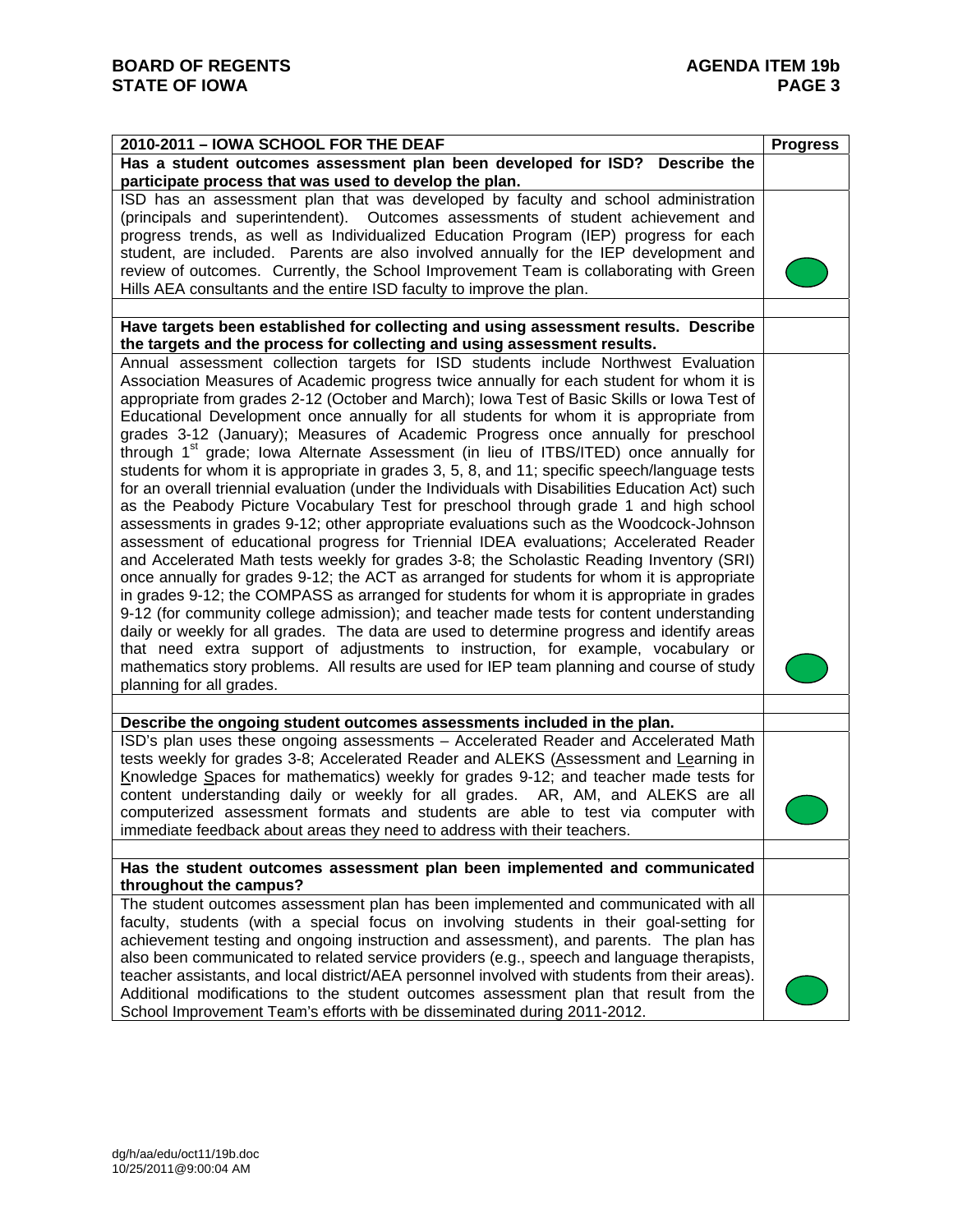#### **BOARD OF REGENTS AGENUS AGENDA ITEM 19b STATE OF IOWA** PAGE 4

◆ Goal 8. Iowa's public universities and special schools shall be increasingly efficient and productive.

The special schools benefit from purchasing savings and vendor negotiations conducted by the universities for goods and services.

#### **Institutional Strategic Plans**

Iowa School for the Deaf. There are four priorities in the Iowa School for the Deaf Strategic Plan:

- $\diamond$  Ensure high quality educational opportunities for students.
- $\diamond$  Ensure high quality transition services for students.
- $\diamond$  Ensure high quality outreach services statewide.
- $\diamond$  Demonstrate effective stewardship of resources.

Iowa Braille and Sight Saving School. The goals of the Statewide System for Vision Services provide the framework for the implementation of the strategic initiatives of the Statewide System:

- $\diamond$  Provide equitable access to a continuum of high quality services for all students in Iowa who are blind and visually impaired, including those with multiple disabilities.
- Assure an adequate supply of highly trained teachers and orientation and mobility specialists.
- $\diamond$  Assure adequate and professional supervision, ongoing professional development, and equitable job assignments for professionals working with blind and visually impaired students.
- $\Diamond$  Eliminate duplication in service delivery by creating a seamless coordinated system of services to blind and visually impaired students across multiple funding sources and agencies responsible for this population.
- $\Diamond$  Maintain a center of excellence in Iowa for discipline specific expertise at Iowa Braille and Sight Saving School.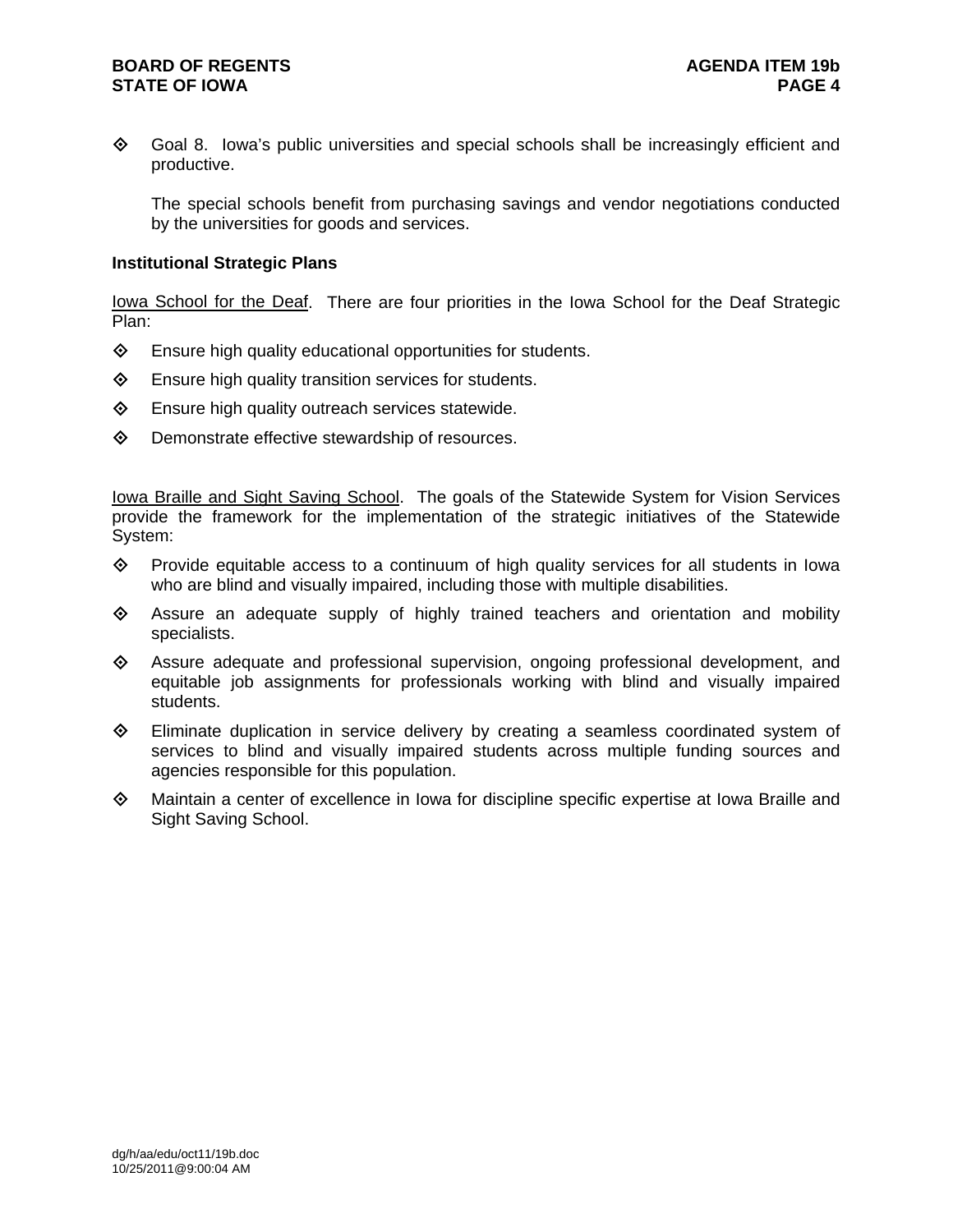STATE OF IOWA **ATTACHMENT A**<br>PAGE 5  **PAGE 5** 



BOARD OF REGENTS, STATE OF IOWA

**S TRATEGIC P LAN**

**2006 – 2011** 

*FINAL PROGRESS UPDATE OCTOBER 2011*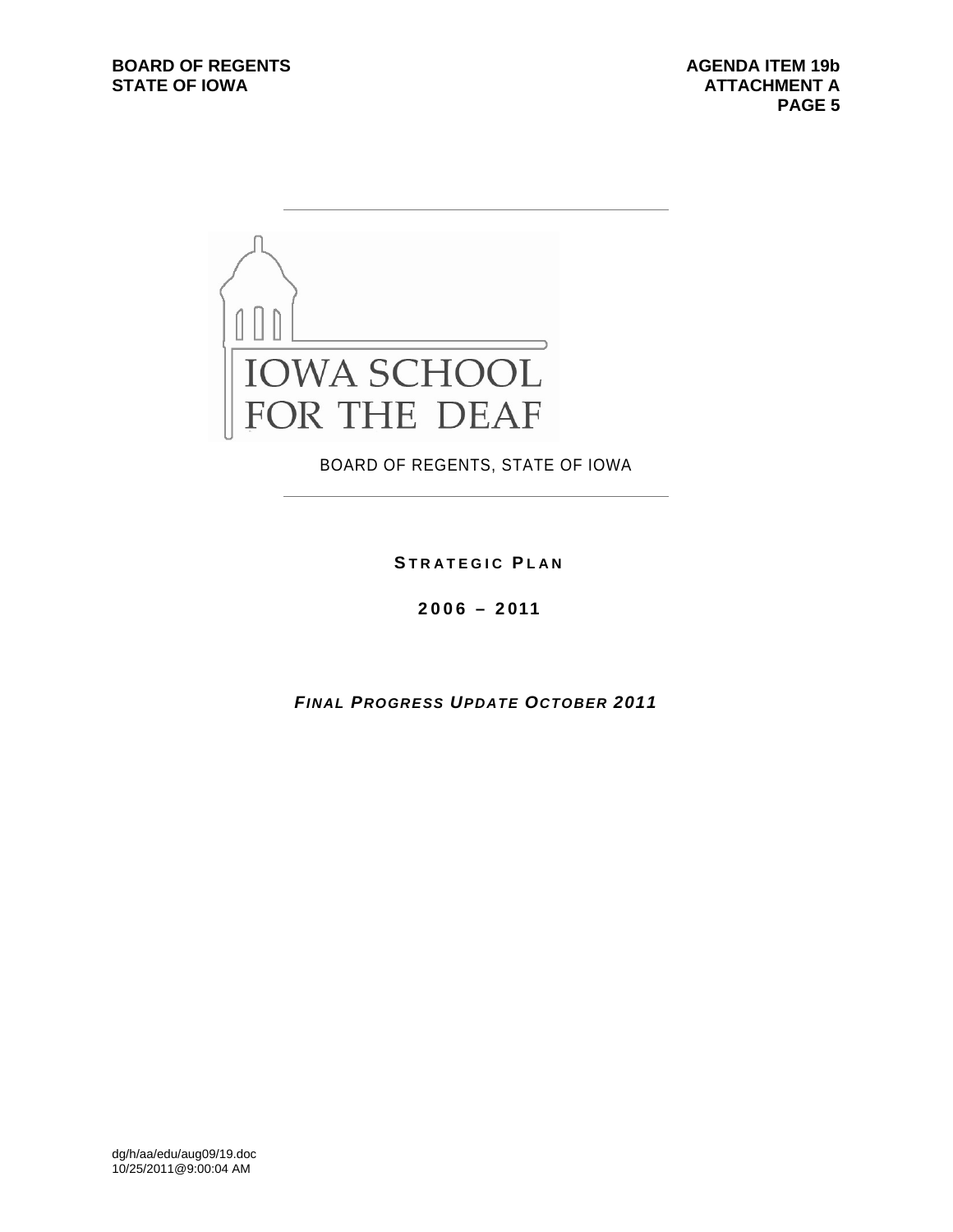#### **1. ENSURE HIGH QUALITY EDUCATIONAL OPPORTUNITIES**

All of the strategies and indicators are implemented for Priority 1.

100% of ISD students made satisfactory progress on their Individualized Education Programs and accomplished goals and objectives.

Progress is documented in Individualized Education Plan web-based individual student records and on the PowerSchool student information management database. Progress data are documented daily, weekly and annually for homework, teacher-made tests, and standardized tests-Iowa Test of Basic Skills/Iowa Test of Educational Development and twice annually for the Northwest Evaluation Association Measures of Academic Progress.

All ISD students demonstrated achievement gains on the appropriate measures of achievement for their chronological ages and levels of ability.

ISD students continue to have overall achievement below hearing peers; however, the satisfactory gains achieved by the students on subtests demonstrate excellent progress and response to the individualized instruction provided.

Gains on several subtests were higher than the norm for the chronological age group, which demonstrate a measure of "catching up" to hearing peers of the same chronological age. For example, typical  $11<sup>th</sup>$  graders gain 6-10 points annually on reading and math subtests while  $\text{ISD's } 11^{\text{th}}$  graders gained 18 points for reading and 12 points for math in the spring of 2011. Student proficiency levels appear in Table 1 on the following page.

Professional development opportunities have been minimized due to budget cuts.

Professional development for faculty was devoted primarily to School Improvement Planning and implementation, in collaboration with Green Hills AEA trainers, and to implementing the Iowa Core Curriculum Standards for Reading and Math for all ISD students' programs.

ISD received a commendation from Green Hills AEA consultants, who used the Action Plan from the School Improvement Plan to guide other districts, as they felt ISD's was a good example and ISD is implementing the Action Plan effectively.

ISD was accredited by the AdvancED (former North Central Association) visiting team's recommendation to the national accrediting body.

The team did recommend that ISD continue to develop systematic analysis of student progress data that is gathered and apply it to instructional decision-making in a more structured manner to modify instruction. Their recommendation included a focus in professional development on this important topic, which is being addressed starting in the Fall of 2011, as is developing an overall process of data analysis for decision-making and instructional improvement. ISD will make an additional report to AdvancED on this component.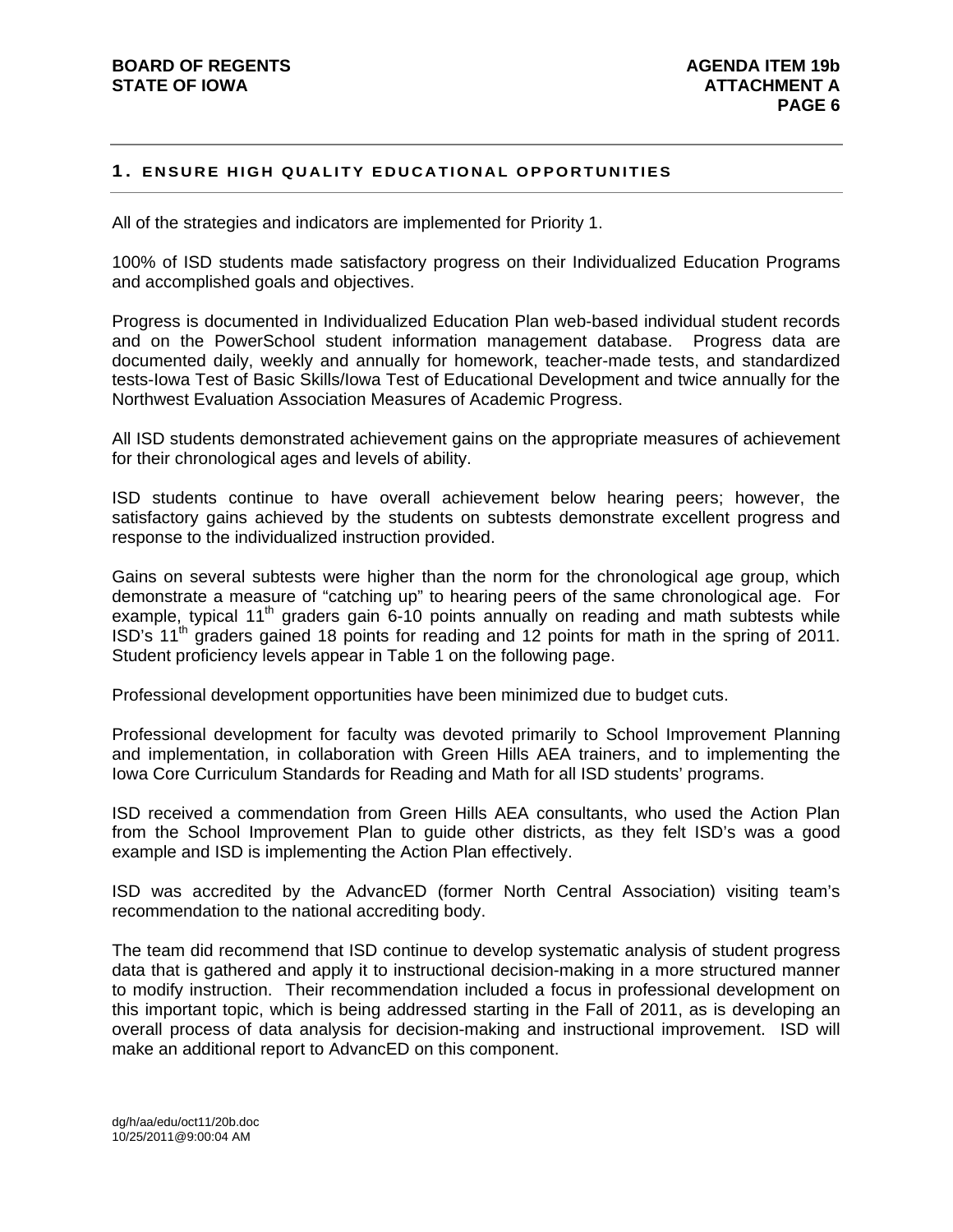ISD was accredited by the CEASD professional organization in 2007 and the next review is scheduled for the spring of 2012. The self-study is being prepared in the Fall of 2011.

ISD had a special education compliance review in March 2011 with the Iowa Department of Education, which verified program compliance.

ISD implemented a 1:1 laptop program for the high school and 4PLUS students in the Fall of 2010. Teachers adapted instruction so that students are using this tool daily for instruction. The ISD wireless system was expanded to meet the demands of increased netbook use.

ISD teachers continued to receive instruction in use of technology to support instruction (rather than to drive instruction), and to chart student progress.

ISD principals visited classrooms regularly with "walk-through" evaluation processes (a new Green Hills AEA professional development initiative for principals, focused on consistently documenting effective teacher behaviors that increase achievement). They noted an increased level of teacher use of technology to support instructional objectives. Principals' observations were documented on iPod technology received from the AEA for the purpose of enhancing teacher evaluation with classroom visit data.

ISD continues to meet the individualization needs of the diversely-abled student body as effectively as possible, despite a downsized faculty and staff with fewer qualified teachers on staff.

Table 1 documents ISD students' proficiency levels over three years.

| <b>Area/Level of Proficiency</b> | 2008-2009  | 2009-2010  | 2010-2011  |
|----------------------------------|------------|------------|------------|
| Reading                          | # Students | # Students | # Students |
| Meet or exceed state standards   |            | 12         | 13         |
| Do not meet state standards      | 87         | 62         | 51         |
| <b>Total</b>                     | 94         | 74         | 64         |
|                                  |            |            |            |
| <b>Mathematics</b>               |            |            |            |
| Meet or exceed state standards   | 6          | 11         | 27         |
| Do not meet state standards      | 88         | 63         | 37         |
| <b>Total</b>                     | 94         | 74         | 64         |

#### **TABLE 1 ISD STUDENT PROFICIENCY LEVELS OVER THREE YEARS\***

*\*For students grades 3-11, including student son Alternate Assessment, Iowa Test of Basic Skills, and Iowa Test of Educational Development. After 2008-2009, some IEP teams moved students from ITBS/ITED to Iowa Alternate Assessment due to their needs. Alternate Assessment does not occur annually. Students who fall even a single point below proficiency cannot be reported as proficient, although they may have significant achievement gains.* 

*See also Attachment A1 for longitudinal progress data charts.*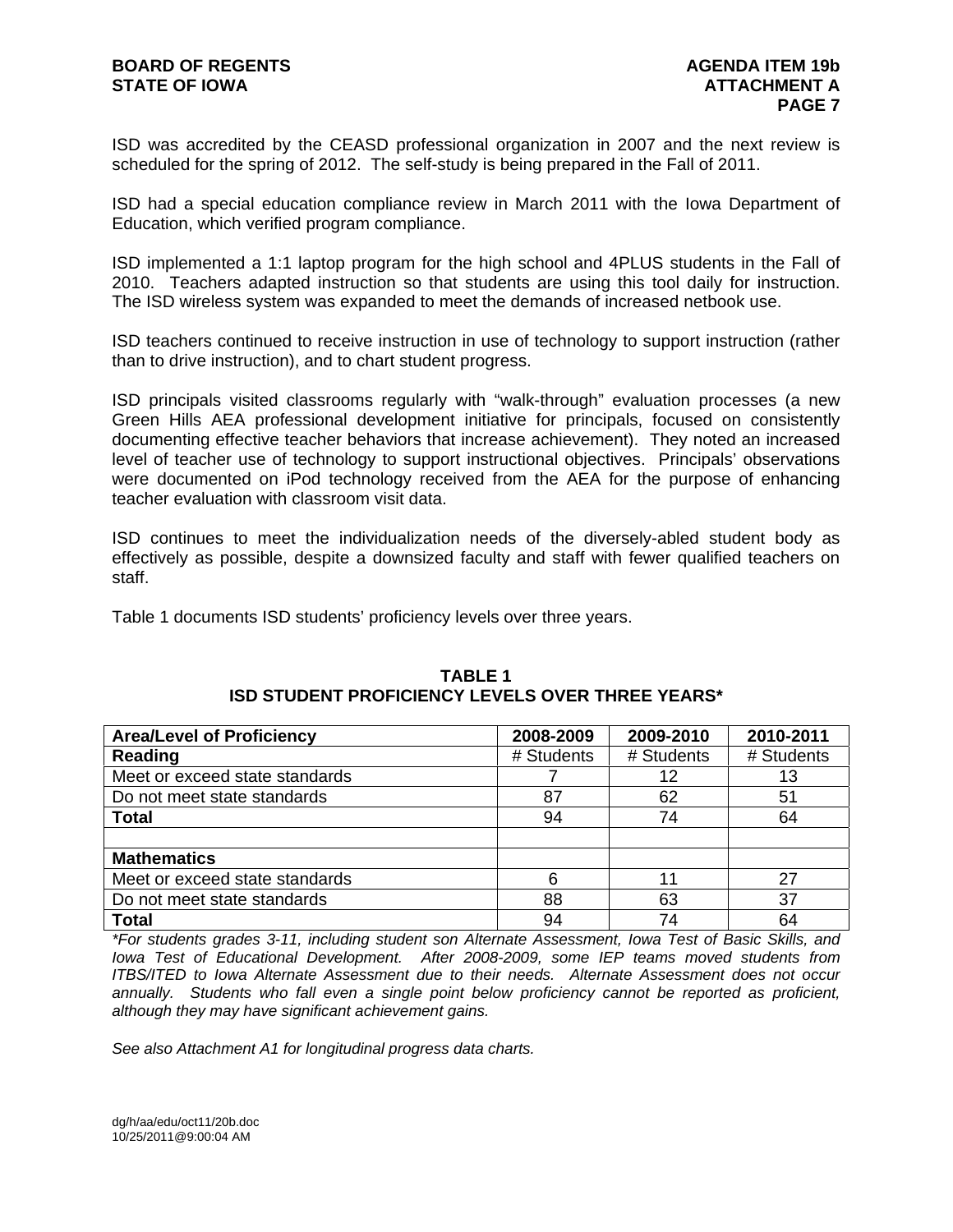#### **2. ENSURE HIGH QUALITY TRANSITION SERVICES**

All of the strategies and indicators are implemented for Priority 2.

Every ISD graduate has a documented transition plan.

ISD keeps data on graduates one year out, and up to three years out for students who remain in the 4PLUS (Postsecondary Learning for Ultimate Success) program.

ISD faculty members continue to monitor national and local trends, as well as students' needs, and assist the students in making adjustments as needed.

Faculty members working with transition age students also monitor trends and potential postsecondary/vocational options in students' home districts, in collaboration with families and students.

Each student's needs are addressed individually and the transition plans include anticipated levels of independence for work or college, and for adult living.

Data are collected from personal interviews based directly on IEP transition plan completion, and at Homecoming through individual contact with graduates.

Table 2 shows postgraduate status. Note that some students who are classified as employed also attend ISD's 4PLUS program with competitive employment as part of the program, with job coaching and additional language development provided by ISD on campus and at work.

| <b>YEAR</b> | Total           | Community | 4-year  | Employment* | <b>Supported Employment</b> |
|-------------|-----------------|-----------|---------|-------------|-----------------------------|
|             | <b>Students</b> | College*  | College |             |                             |
| 2006        | 16              |           |         |             |                             |
| 2007        |                 |           |         |             |                             |
| 2008        | 13              |           |         |             |                             |
| 2009        |                 |           |         |             |                             |
| 2010        | 10              |           |         |             |                             |
| 2011        | 10              |           |         |             |                             |

**TABLE 2 ISD POSTGRADUATE STATUS (up to one year out)** 

\*Includes students who opted either to attend a community college or work, and attend the 4PLUS program.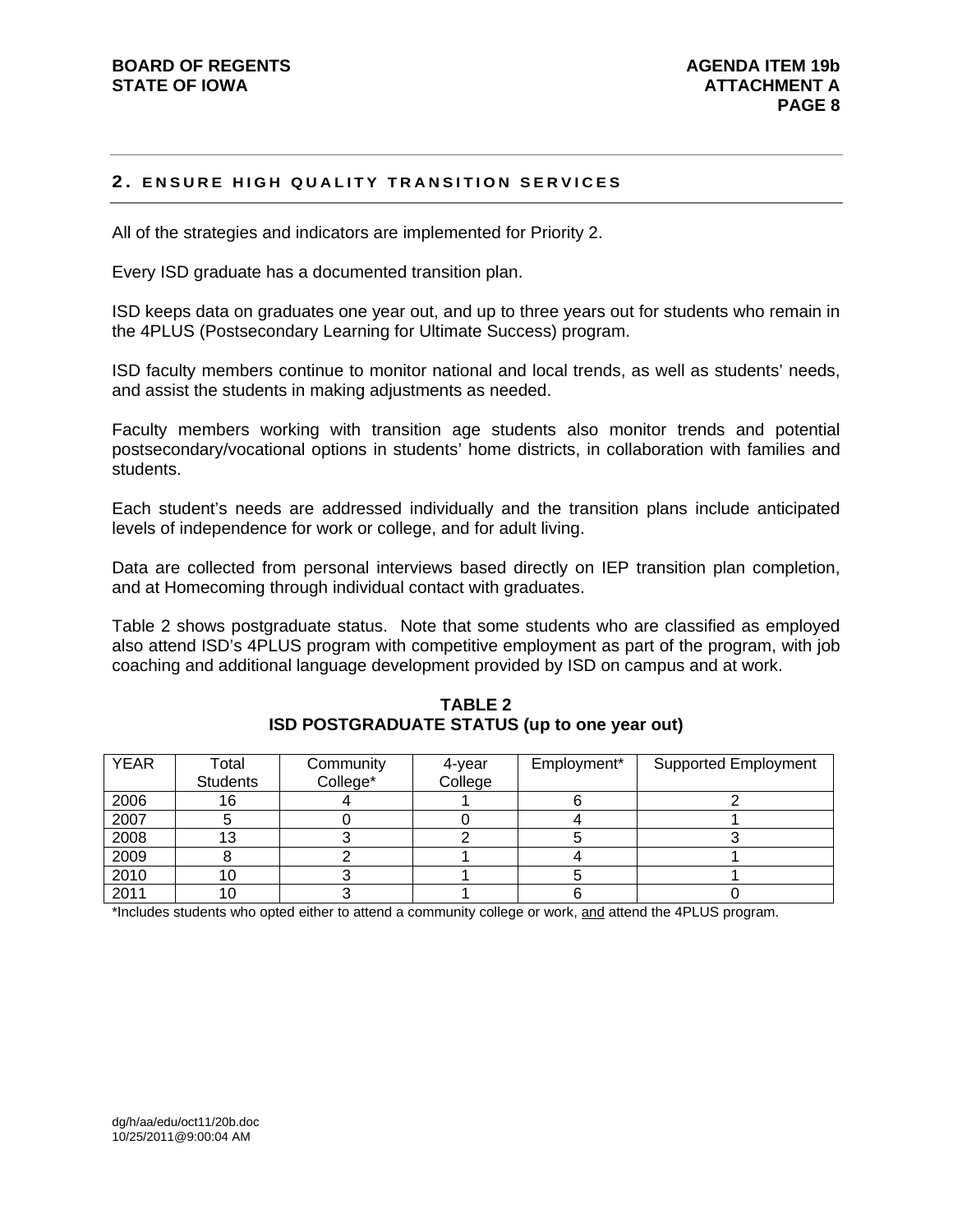#### **3. ENSURE HIGH QUALITY OUTREACH SERVICES STATEWIDE .**

ISD worked closely with the AEAs to provide sign language interpreter training to assist AEAs and districts with a statewide pending interpreter shortage. ISD coordinated and managed funding from AEAs, providing 10 multi-day inservice opportunities, mentoring and online training statewide to 295 individuals (some took more than one form of training, so the count may be duplicated). A total of 8.85 CEUs were offered through ISD for Educational Interpreters. Sixty-six Iowa interpreters took the Educational Interpreter Proficiency Assessments coordinated by ISD. The efforts helped alleviate the shortage, although not all who took the training were able to successfully pass the interpreter evaluation.

Quality Programming for Deaf and Hard of Hearing, led by the ISD state consultant, completed its second year in Green Hills AEA with five teachers of students who are deaf and hard of hearing collaborating with five educational audiologists to enhance services for the 229 students served by GHAEA.

ISD provided Sign Language classes for families and the general public via the ICN to 450 individuals statewide. Also, four "Topics in Deafness" presentations were provided to approximately 150 individuals via ICN. A total of 60 ICN sites were used for both sign language classes and presentations statewide.

Due to budget cuts, some ISD outreach efforts have been reduced during the last two years of this Strategic Plan cycle. The summer program was cancelled for the summer of 2011, as it was two years earlier.

Some of the strategies are ongoing with monitoring of progress indicators (for example, dissemination of Quality Programming for Deaf and Hard of Hearing materials continues as new administrators come into districts and AEAs). The Expanded Core Curriculum for students who are deaf or hard of hearing has been finalized and implemented for use in Iowa, led by the ISD state consultant. The ECC has also been disseminated in 45 other states, as it is the first developed in the nation.

ISD continued efforts with the Iowa Deafblind Project including technical assistance and participation on the statewide Deafblind Technical Assistance Team in collaboration with personnel from the Iowa Braille and Sight-Saving School.

The ISD state consultant led the committee on Interveners, to study potential use of these professionals with Iowa students who are deafblind (Interveners require specialized training and serve in a capacity slightly different from Educational Interpreters).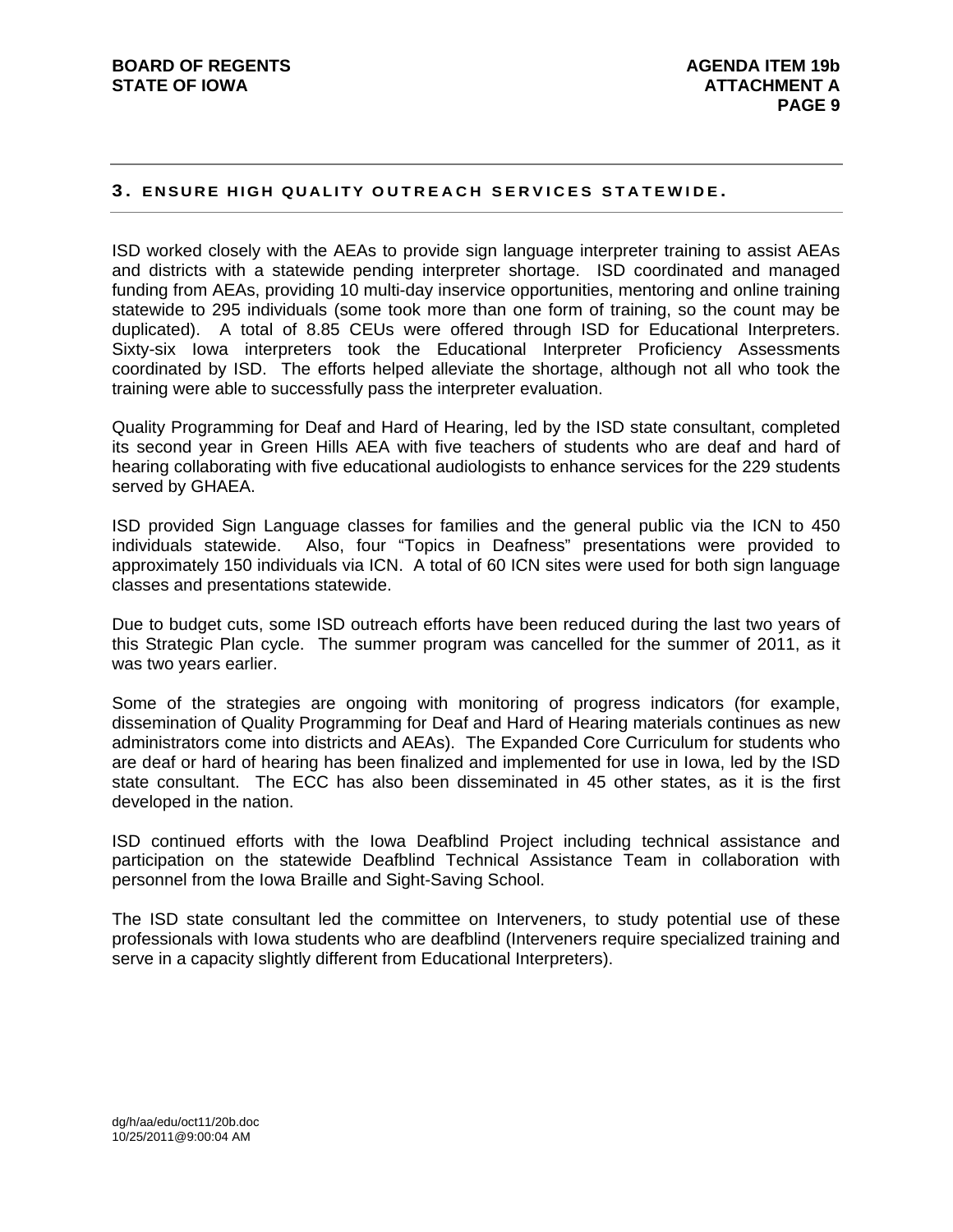#### **4. DEMONSTRATE EFFECTIVE STEWARDSHIP OF RESOURCES.**

All strategies and indicators for this Priority have been implemented, with most completed or ongoing.

The ISD Long Hall Science Center was opened in October 2010, and all areas of the Center were fully operational by mid-February 2011.

The students have performed experiments using chemicals, fume hoods and gas jets for the first time in ISD's history.

The teachers now provide comprehensive Science instruction aligned with the Iowa Core Curriculum.

ISD replaced several vehicles for which purchases had been deferred due to the budget situation, but which could no longer be delayed due to safety.

Transportation routes continue to be reviewed weekly and revised as needed for maximum efficiency and effectiveness.

In the coming year, ISD will not send students home as often, which is anticipated to lower transportation costs.

Fire safety sprinklers have been completed for both the Boys' Dormitory and the Girls' Dormitory buildings (in part with ARRA funding).

ISD has implemented all safety procedures, repairs and maintenance that are urgent, and continues to have a small log of deferred maintenance items due to budget constraints.

Energy efficient T8 lamps and electronic ballasts are currently being installed to replace outdated lighting in the Boys Dormitory/Administration Building. This effort will continue campus wide until completed, and is anticipated to result in significantly lower costs for electricity.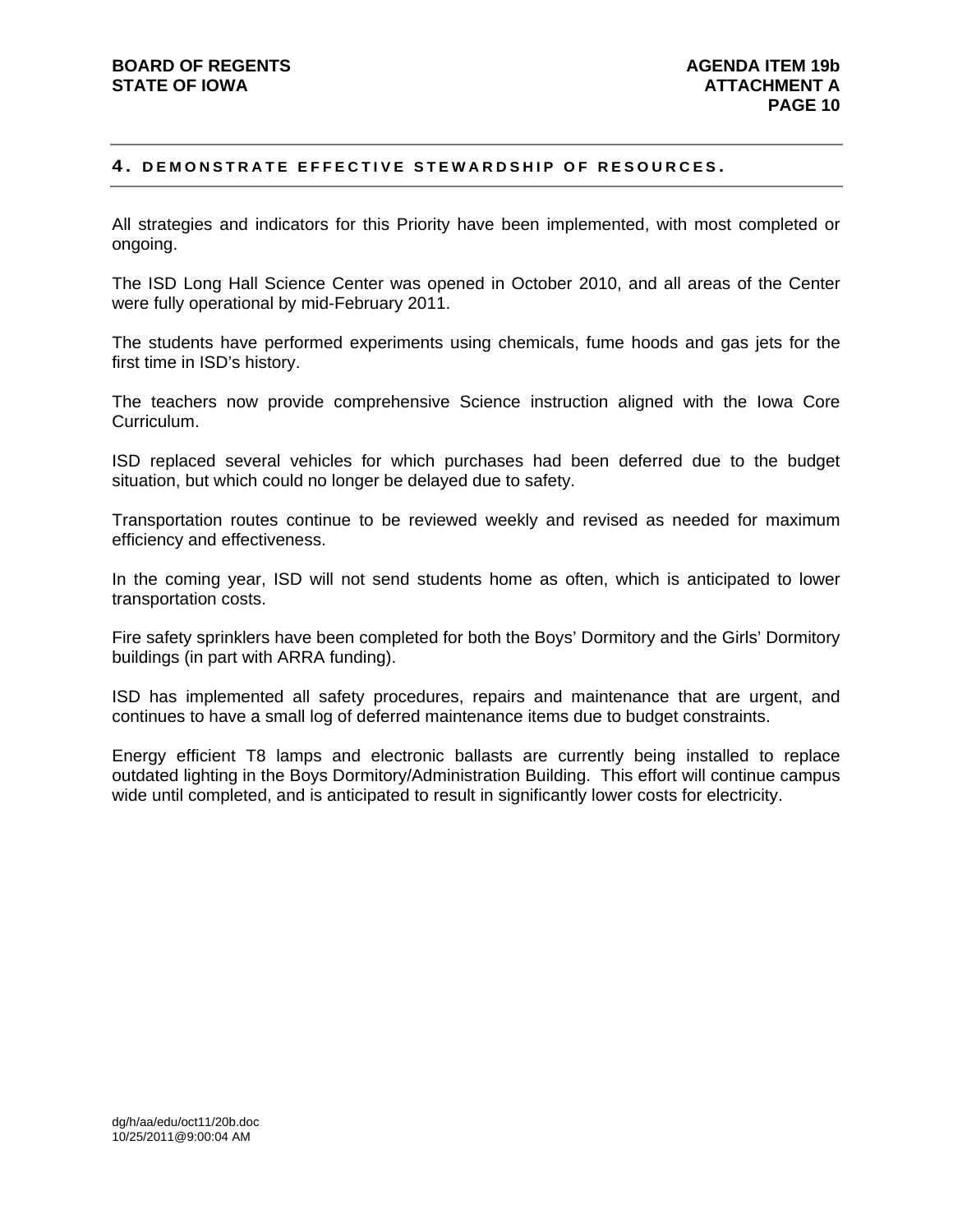## **Attachment A1**

## **LONGITUDINAL STUDENT PROGRESS**

## **ISD HIGH SCHOOL STUDENTS**

**IOWA TEST OF BASIC SKILLS**

**TESTING DATE JANUARY 2011**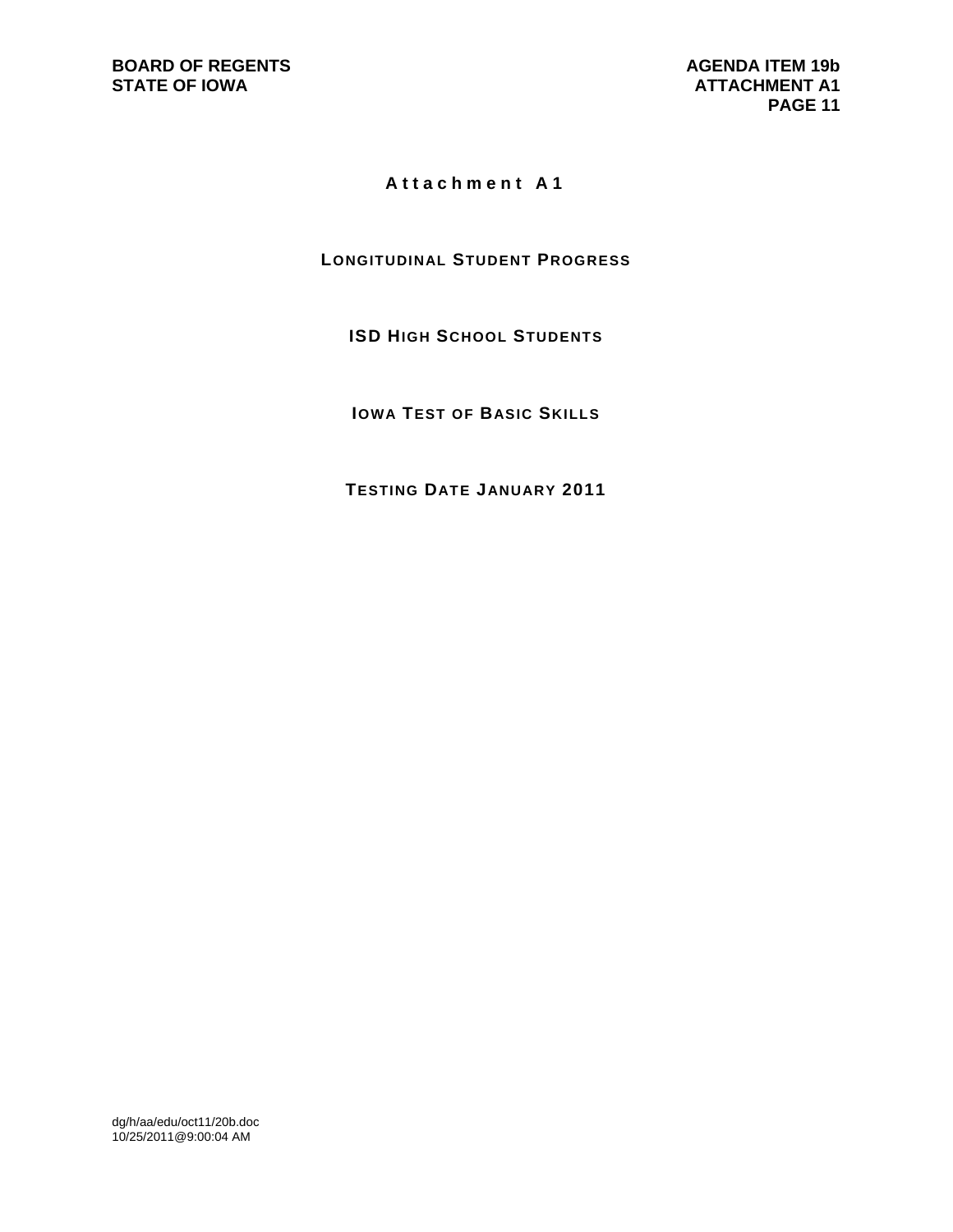## **BOARD OF REGENTS AGENDA ITEM 19b STATE OF IOWA** AND **ATTACHMENT A1**



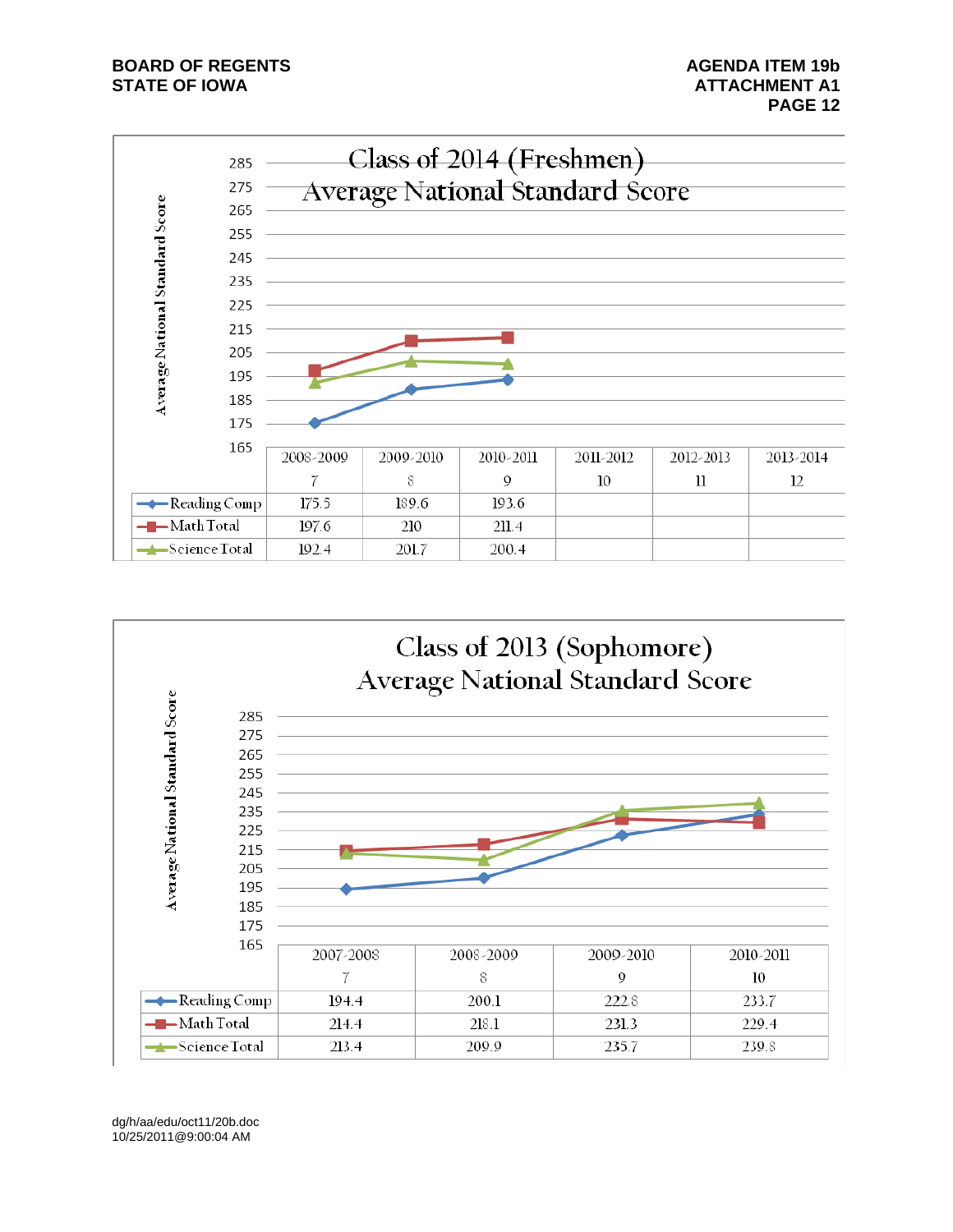## **BOARD OF REGENTS AGENDA ITEM 19b STATE OF IOWA** AND **ATTACHMENT A1**



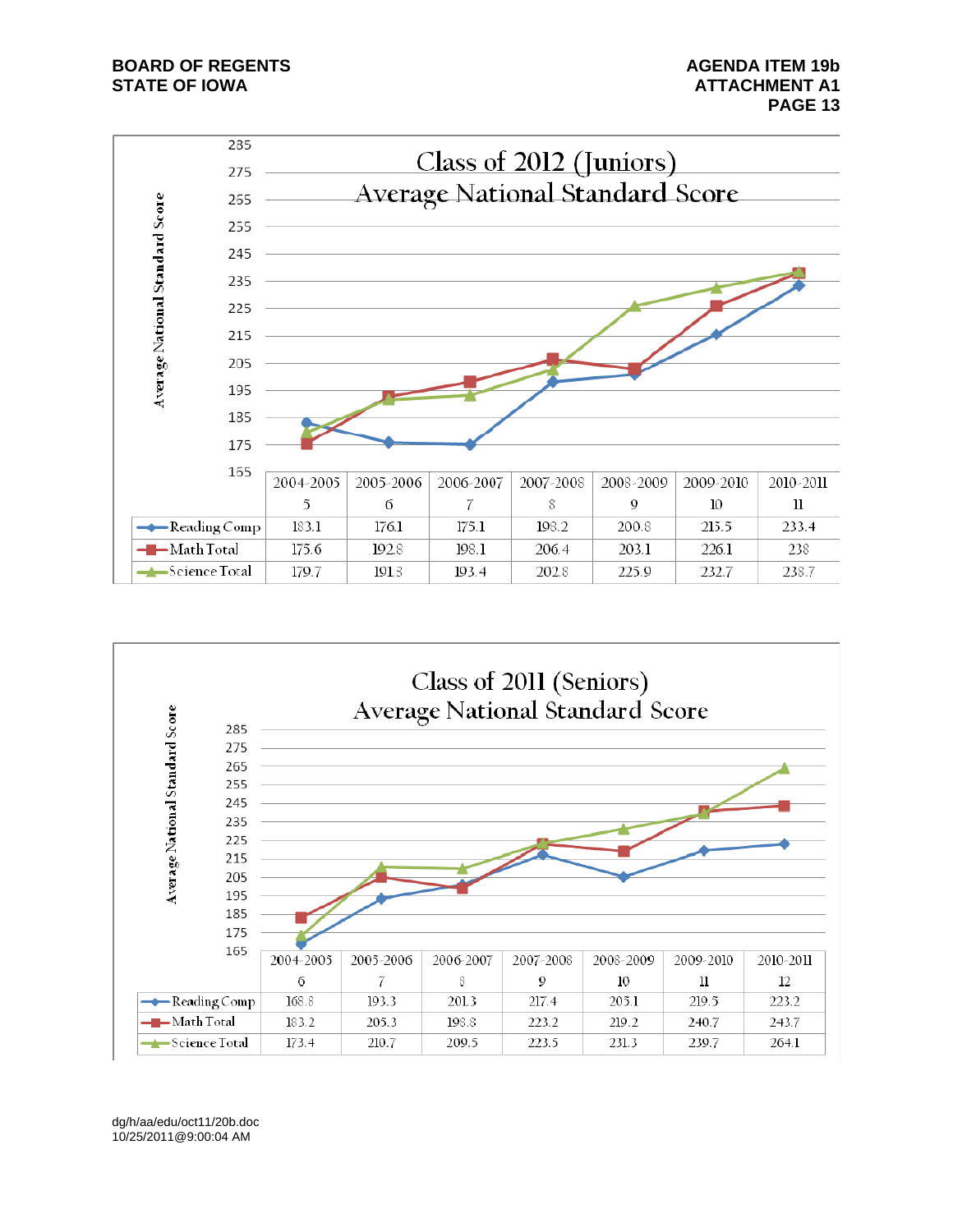## **BOARD OF REGENTS STATE OF IOWA ATTACHMENT B**

# **AGENDA ITEM 19b PAGE 14**

#### IOWA EDUCATIONAL SERVICES FOR THE BLIND AND VISUALLY IMPAIRED STRATEGIC PLAN UPDATE OCTOBER 2011

| Goal 1. The Statewide System for Vision Services, in<br>collaboration with other service providers, shall increase the<br>availability and participation in intense services in regions of the<br>state.<br>Accountability Measure. Trend data on the availability and<br>participation in regional services to meet the expanded core<br>curriculum needs of students who are blind or visually impaired.<br>Target. All students will have an opportunity to access regional<br>services for needs in the expanded core curriculum, as based on<br>needs assessment and Individual Education Programs.                                                                                                                                     | Nine percent increase in participation from 2009-<br>2010. Focus will be to increase access in regions of<br>the state where opportunities are limited and to<br>increase more non-duplicated student count<br>participation.                                    |
|----------------------------------------------------------------------------------------------------------------------------------------------------------------------------------------------------------------------------------------------------------------------------------------------------------------------------------------------------------------------------------------------------------------------------------------------------------------------------------------------------------------------------------------------------------------------------------------------------------------------------------------------------------------------------------------------------------------------------------------------|------------------------------------------------------------------------------------------------------------------------------------------------------------------------------------------------------------------------------------------------------------------|
| Goal 2. The Statewide System for Vision Services shall develop<br>and implement a process for determining and meeting the full<br>continuum of service needs including the long term residential<br>needs of students who are blind or visually impaired.<br>Accountability Measure. Trend data on the number of students<br>requiring a long term residential component with a decrease in<br>number and length of stay.<br>Target. By September 2012, a process will be in place and<br>working effectively, as measured by Individual Education Program<br>goals and services being meet, for meeting the full continuum of<br>service needs including the long term residential needs of<br>students who are blind or visually impaired. | The process is in place more than a year before the<br>target date. Development of the process in<br>collaboration with partners. Students are being<br>served effectively and the process has been utilized<br>by a very small number of cases as of this date. |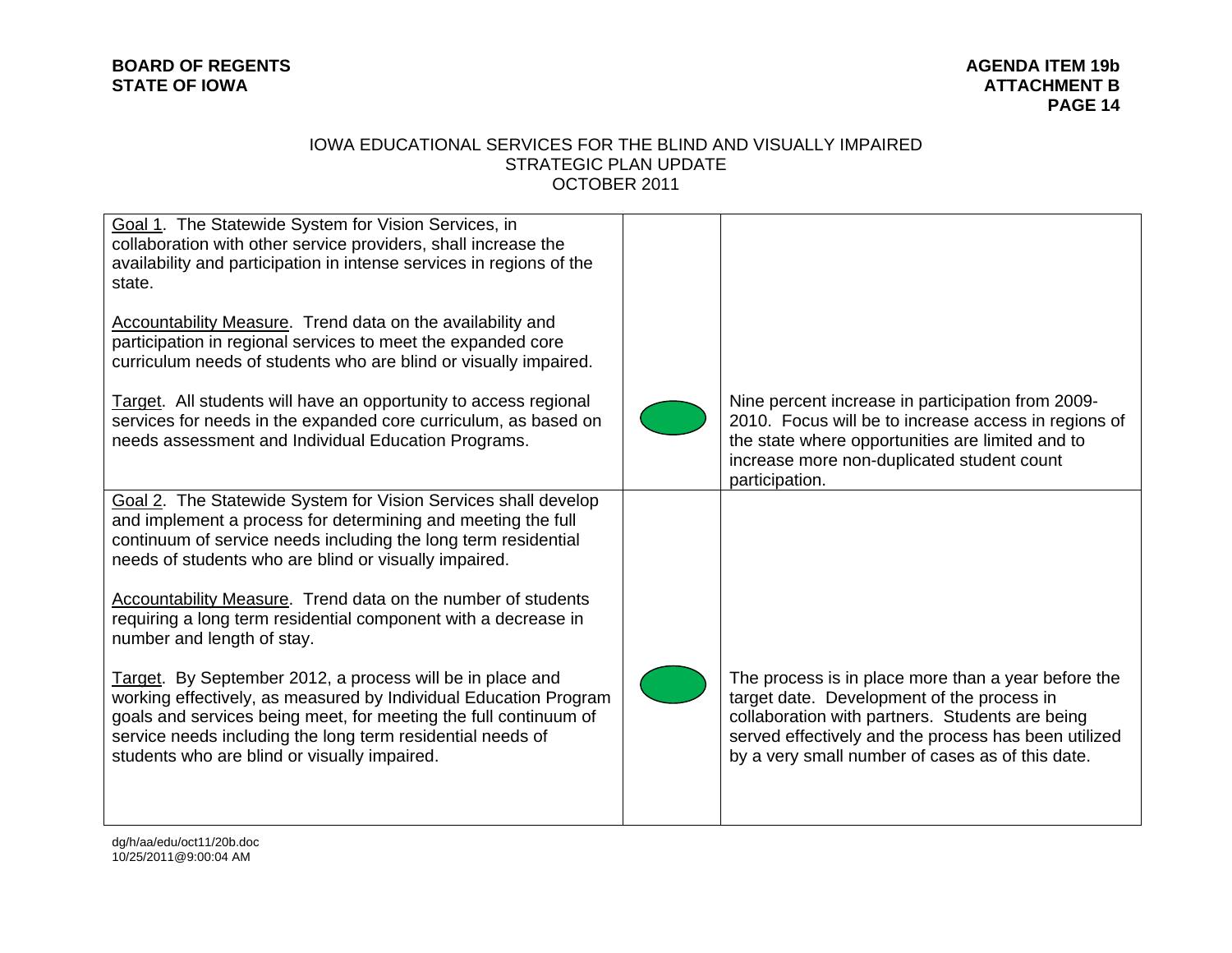#### **BOARD OF REGENTS** AGENERATION AGENERATION OF REGENTS AGENERATION OF REGENTS AGENERATION OF REGENTS AGENERATION OF REGENTS **STATE OF IOWA** AND **ATTACHMENT B**

**PAGE 15** 

Goal 3. The Statewide System for Vision Services shall increase the percent of students who by age 16 have transition plans for improved post-secondary outcomes.

Accountability Measure. Trend data on the percent of students who have transition goals and outcomes in place by age 16 including appropriate measurable postsecondary goals that are annually updated and based upon an age appropriate transition assessment, transition services, including courses of study, that will reasonably enable the student to meet those postsecondary goals, and annual IEP goals related to the student's transition service needs. For 2007, 35% of all students with an IEP met this criteria; 2009, 55%; 2010, 66.48%.

Target. Increase to 100% the students who have transition goals and outcomes in place by age 16 including appropriate measurable postsecondary goals that are annually updated and based upon an age appropriate transition assessment, transition services, including courses of study, that will reasonably enable the student to meet those postsecondary goals, and annual IEP goals related to the student's transition service needs.



2010 – 66.48%  $2009 - 55\%$ 2007 – 35%

The percent of students meeting these criteria has nearly doubled the last three years. Progress toward the goal is greater than the target and sufficient to meet the goal.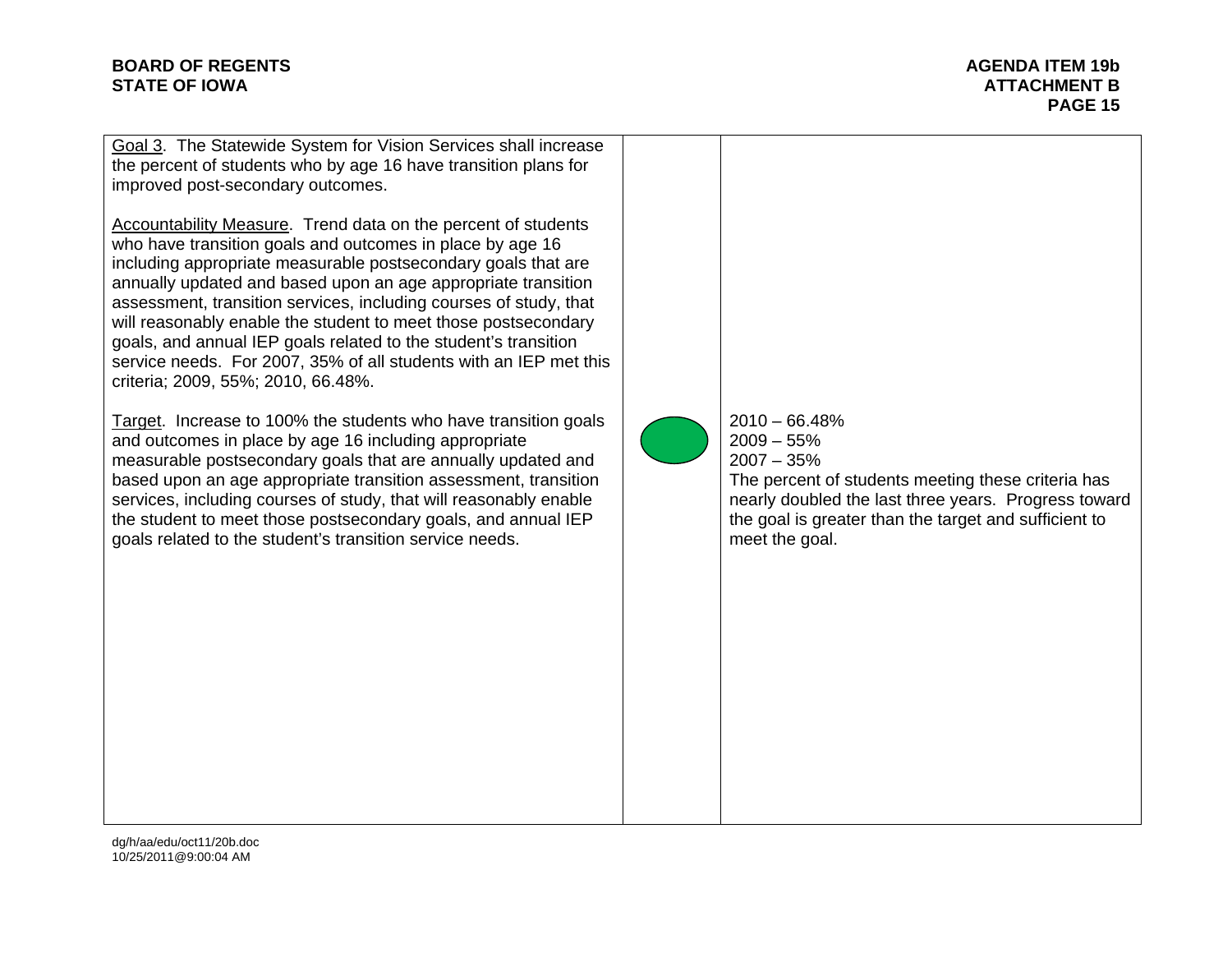#### **BOARD OF REGENTS** AGENUS AGENDA ITEM 19b **AGENDA ITEM 19b STATE OF IOWA** ATTACHMENT B AND A STATE OF IOWA

**PAGE 16** 

Goal 4 (BOR Goal 5). The Statewide System for Vision Services shall meet or exceed state academic standards for performance in reading and mathematics.

Accountability Measure. Trend data on the proportion of Statewide System for Vision Services students who meet or exceed state academic standards in reading and mathematics.

Target. Increase by 15% the number of students served by the Statewide System for Vision Services (in conjunction with other partners) who meet or exceed state academic standards in reading and mathematics by 2016.



Using a three-year average, the number of students proficient in reading and mathematics has increased beyond the target (2007-09 reading 55, mathematics 51 to 2008-10 reading 64 and mathematics 70). However, the number of students assessed and reported has also increased with a greater percentage non-proficient in reading (47% to 44%) and a small increase in mathematics proficiency from 48% to 49% proficient. State average for students with disability in reading range by grade from 26.7% to 41.3% and mathematics from 31.4% to 50.2%.